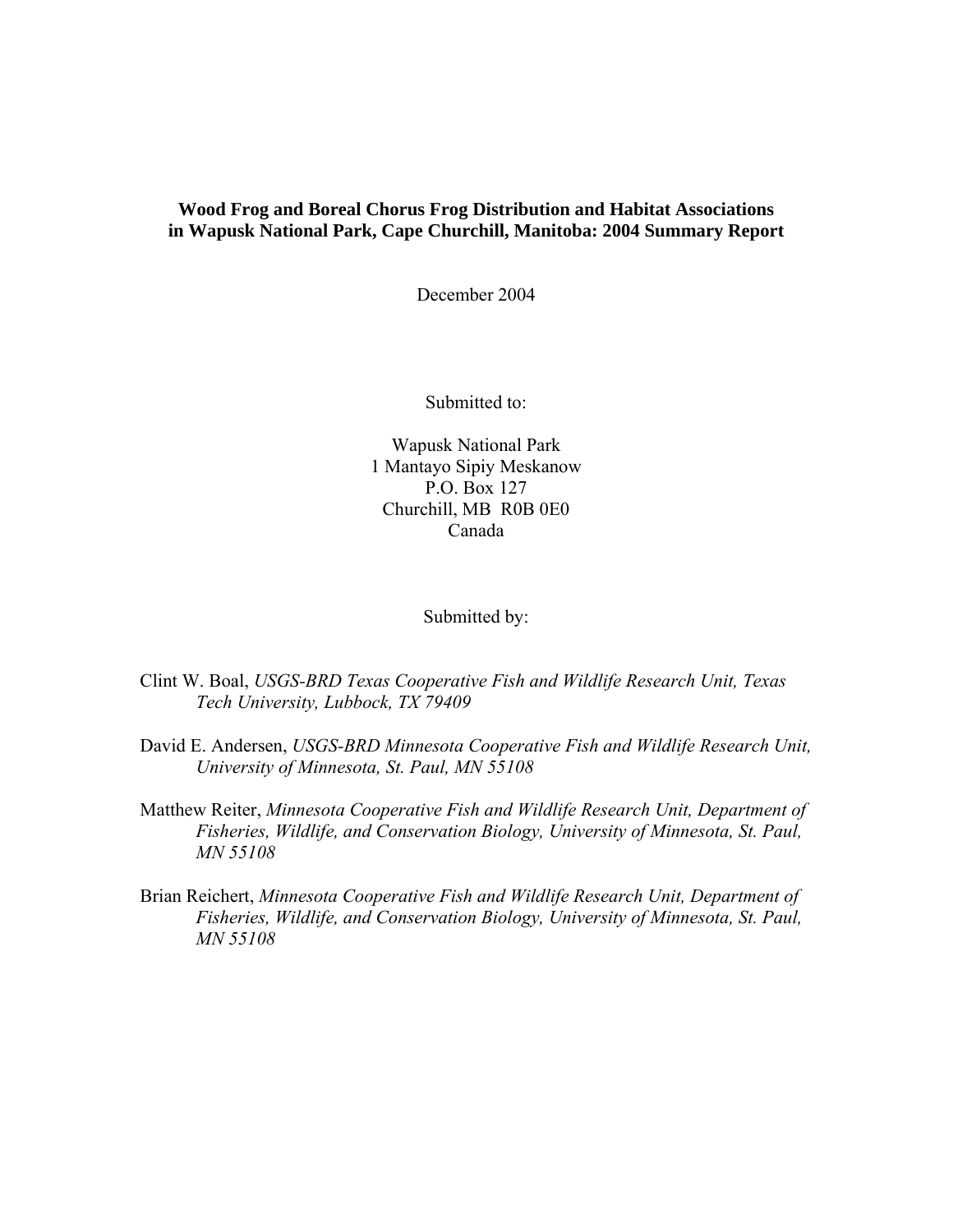## **Wood Frog and Boreal Chorus Frog Distribution and Habitat Associations in Wapusk National Park, Cape Churchill, Manitoba: 2004 Summary Report**

- Clint W. Boal, *USGS-BRD Texas Cooperative Fish and Wildlife Research Unit, Texas Tech University, Lubbock, TX 79409*
- David E. Andersen, *USGS-BRD Minnesota Cooperative Fish and Wildlife Research Unit, University of Minnesota, St. Paul, MN 55108*
- Matthew Reiter, *Minnesota Cooperative Fish and Wildlife Research Unit, Department of Fisheries, Wildlife, and Conservation Biology, University of Minnesota, St. Paul, MN 55108*
- Brian Reichert, *Minnesota Cooperative Fish and Wildlife Research Unit, Department of Fisheries, Wildlife, and Conservation Biology, University of Minnesota, St. Paul, MN 55108*

 Distribution, abundance, population dynamics, and habitat relationships of anurans that inhabit sub-arctic regions are poorly understood. In addition, concern about amphibian populations at a global scale has resulted in recent efforts to establish monitoring programs for amphibians in North America (e.g., North American Amphibian Monitoring Program) and elsewhere. In an attempt to assess anuran abundance, distribution, and habitat associations in Wapusk National Park in the Cape Churchill region of Manitoba, we conducted 4 3-km transect surveys in 2002 (Boal and Andersen 2003) on the Nestor One Study Area. We detected both boreal chorus frogs (*Pseudacris maculata*) and wood frogs (*Rana sylvatica*), but also assessed survey methodology for application to the study area (Boal and Andersen 2003). In 2004, we conducted more extensive surveys to (1) further develop anuran survey protocols suitable for describing distribution and estimating abundance for anurans in sub-arctic areas (Wapusk National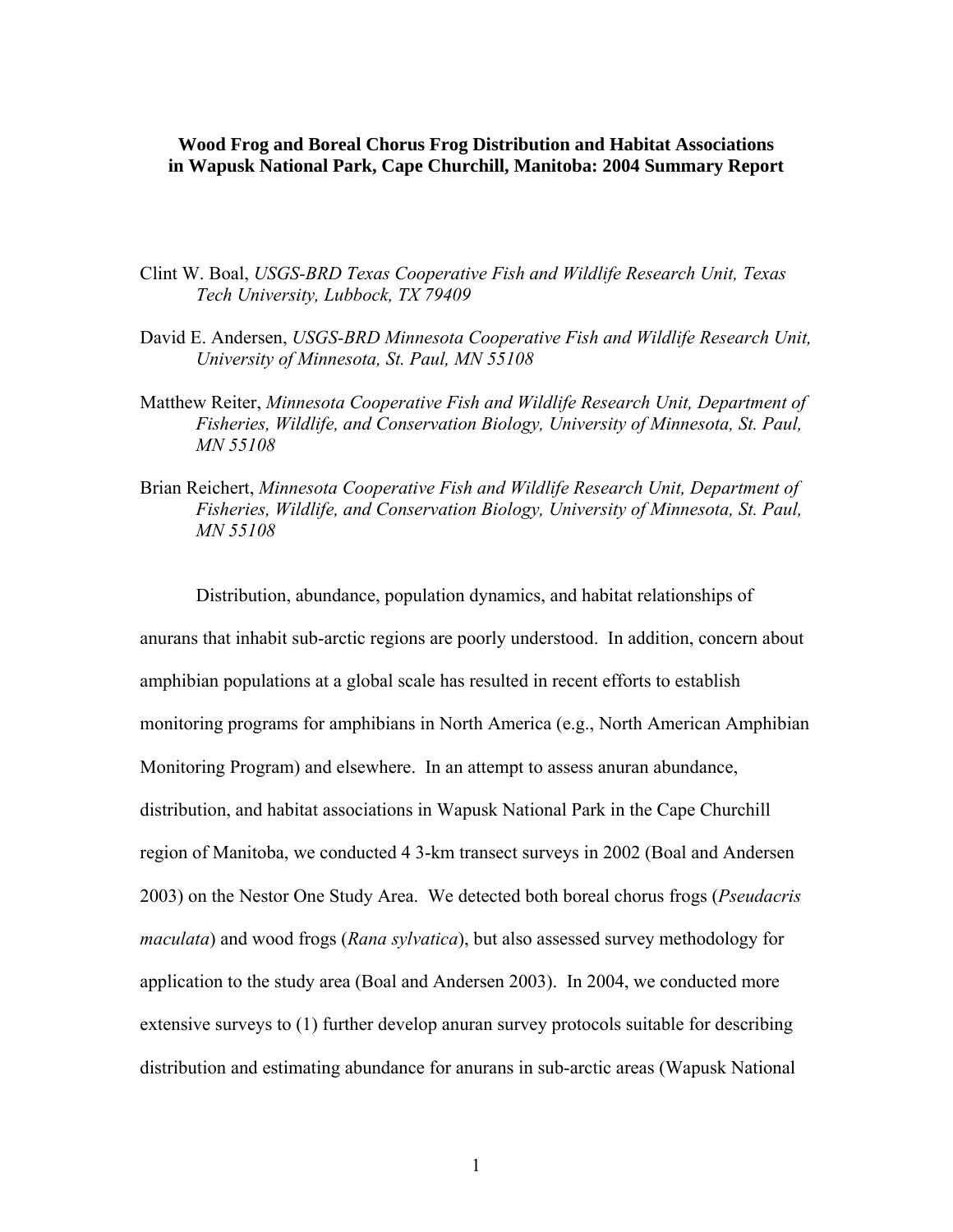Park specifically), (2) assess distribution of anurans at a wider scale than was done in 2002, and (3) assess anuran distribution and abundance near Cape Churchill.

#### **Methods**

We used ArcView  $3.3^{\circ}$  (ESRI), the vegetation classification layer developed by Brook (2001), and habitat categorizations by Didiuk and Rusch (1979) to delineate the that portion of Wapusk National Park north of the Broad River into 3 zones based on physiography and vegetation types. These were (1) Coastal beach ridge/sedge meadow (BRSM), (2) Interior sedge meadows (ISM), and (3) Transition – boreal forest/ tundra interface (TRAN; Fig. 1). The BRSM region extends from the high tide line to approximately  $3 - 5$  km inland. This stratum is characterized by low relief, continuous permafrost, poor drainage, beach ridges, coastal marshes, and coastal tundra vegetation (Wellein and Lumsden 1964, Didiuk and Rusch 1979). The ISM zone begins at the western edge of the BRSM zone and extends westward toward the northern boreal forest edge. This stratum is characterized by reduced numbers of beach ridges, extensive sedge and grass meadow complexes, and shallow water bodies. The TRAN zone begins where spruce trees become increasingly present and consists primarily of lichen spruce bog, sphagnum spruce bog, lichen melt pond bog, and sedge meadow vegetation types (Brook 2001). Combined, these strata extend from Cape Churchill (58˚ 50' N) south to the mouth of the Broad River (58° 10' N) and from the Hudson Bay coastline (93° 05' W) west to La Perouse Bay (95˚ 30' W).

We used ArcView 3.3 to randomly establish Universal Transverse Mercator (UTM) coordinates for 5 points in each stratum. These points served as the starting location for 1-km transects. Survey crews were transported by helicopter to each starting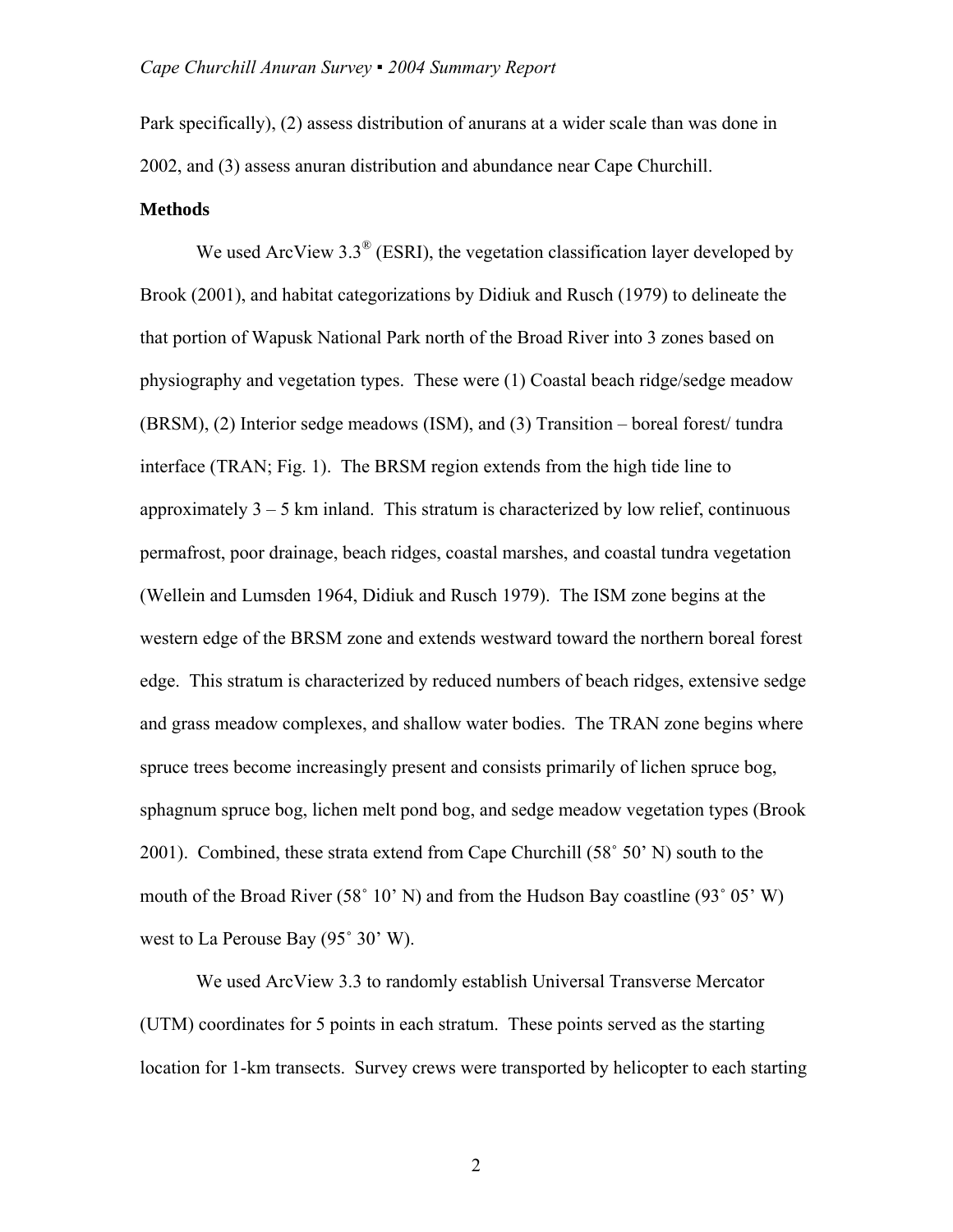location. Once the approximate starting location was located from the air, we generated a random compass bearing along which to run the transect. In locations where a random bearing would send a survey crew through impassable terrain (e.g., lakes, rivers, etc.) we selected an alternative randomly generated bearing. The helicopter dropped off the team of 2 surveyors near the starting point, then flew  $>1$  km in the direction of the compass bearing of the survey transect, landed, and shut down. Observers waited for 5 minutes after the helicopter shut down to begin a survey.

Based upon information gained in 2002 surveys (Boal and Andersen 2003), sampling methods consisted of an unbounded transect width within which we recorded all aural and visual detections of anurans. The primary observer walked each transect and recorded a track of the survey route using handheld Global Positioning System (GPS) unit. At each anuran detection, the observer recorded species detected, Call Index Value (CIV: 1-individuals counted, space between calls, 2-individuals counted but calls overlap, 3-full chorus, calls are constant and overlapping) by species, estimated distance and bearing from transect line to calling anurans (estimated with a laser rangefinder and a compass), general landscape and vegetation characteristics, weather conditions, and time of observation. Every 2 to 3 detections, a second observer conducted microhabitat measurements consisting of pH, total dissolved solids (TDS) recorded as parts per million (ppm), and temperature (˚C) in the water body at or near where anurans were detected calling and, if possible, in an adjacent water body where anurans were not detected. Microhabitat measurements were collected with a pH/TDS/EC combination meter that was calibrated each morning and checked and recalibrated, if necessary, at least once during the survey day. Anurans located >100 m from survey transects were not included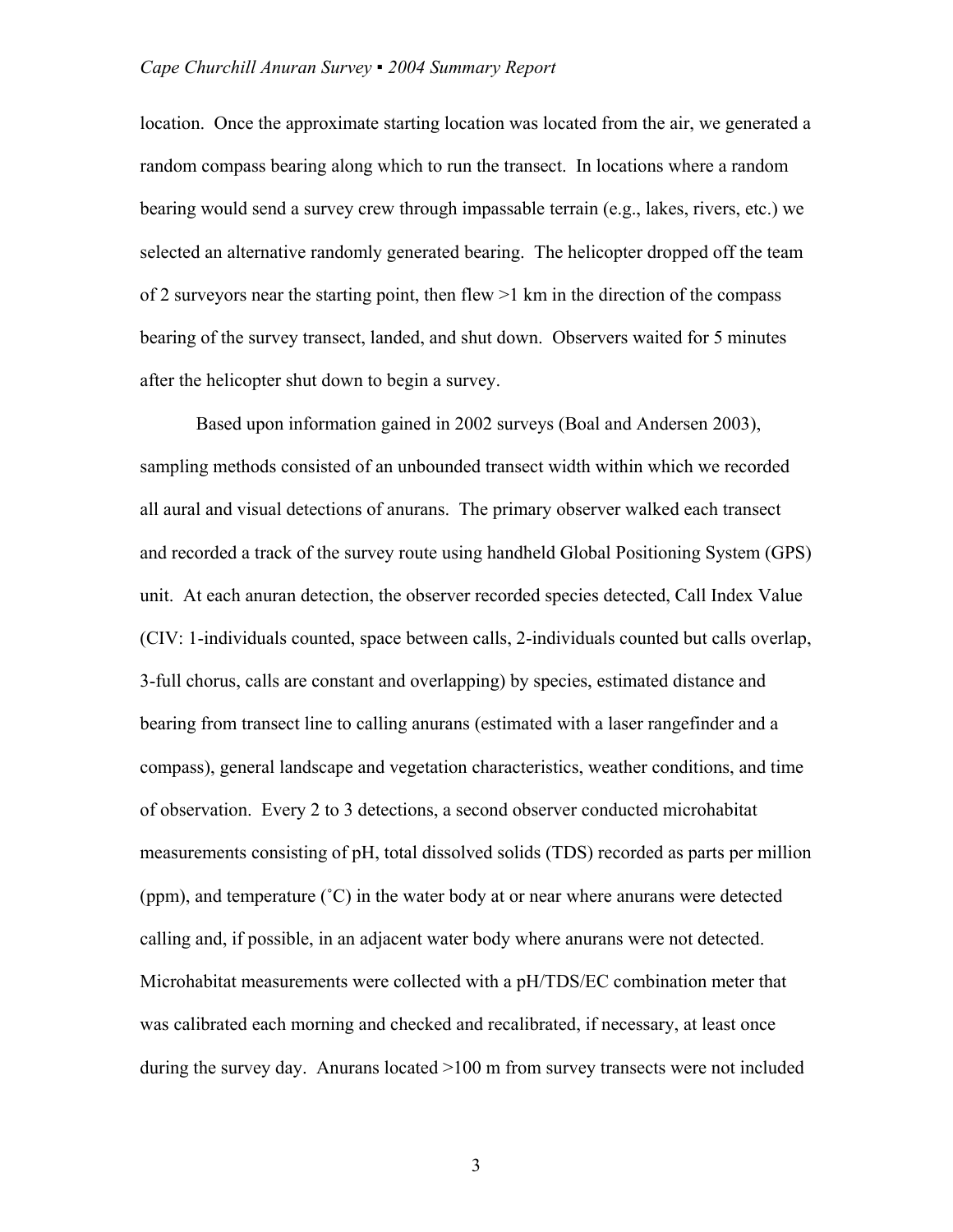in microhabitat analysis because of the difficulty in correctly identifying their location. Similarly, in areas of high anuran abundance, identifying a body of water where anurans were not present was not possible, and thus microhabitat measurements at a paired point were not made. In addition, at times when frogs were calling from large areas of continuous sheet water, paired random locations were not easy to identify and were not visited. If no anurans were detected along a survey transect, we attempted to survey the closest water body to the traversed route every 250 m. We report detections as means  $(±)$ SE). We used 1-way analysis of variance to compare means among strata.

## **Results**

We completed 15 transects; 5 in each stratum. We conducted surveys on 29 and 30 June and 2 July 2004 between 0930 and 1900 CDT. Twelve transects covered 1,000 m and we truncated 3 transects at 800, 860, and 900 m due to helicopter disturbance (at the end of transects) or, in 1 instance, when the presence of a lake prevented us from completing a transect. Transect surveys averaged 55 minutes to complete.

### **Anuran Detections:**

We detected boreal chorus frogs and/or wood frogs on 11 (73%) of 15 transects and in all 3 zones. We made a total of 77 detections and all detections were aural. Total anuran detections across all transects averaged  $2.57 \left( \pm 0.61 \right)$  per transect. Average wood frog detections per transect were  $3.43 \ (\pm 1.13)$  and boreal chorus frog detections averaged  $1.67 \ (\pm 0.35)$  per transect (Table 1). Wood and chorus frog detections per survey were similar  $(F_{1,28} = 2.31, P = 0.14)$ .

*BRSM zone*: We detected anurans on 40% (2 of 5) of transects in the BRSM zone and detections averaged 1.2 ( $\pm$  0.8) per transect. Wood frog and boreal chorus frog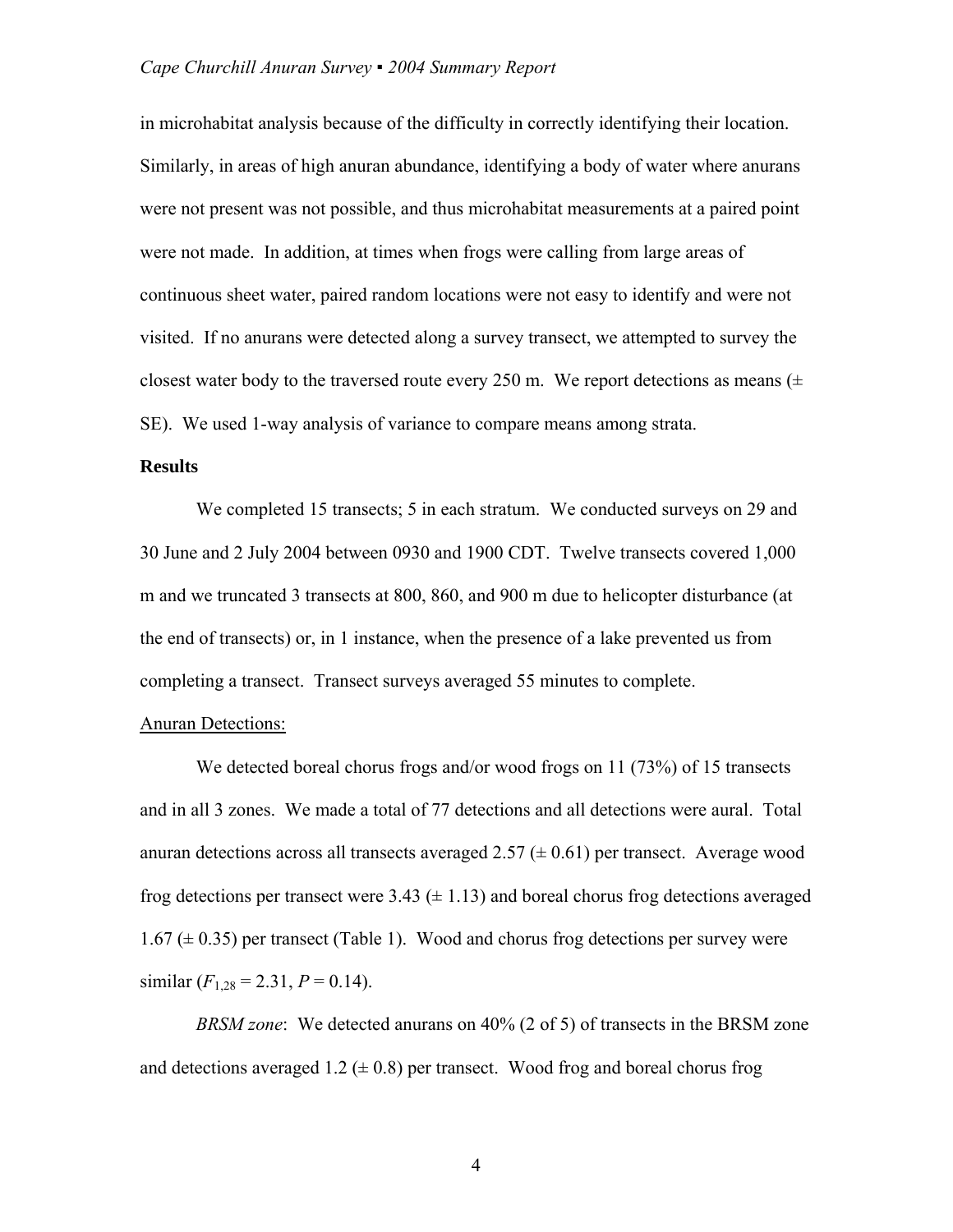detections averaged  $0.4 \ (\pm 0.4)$  and  $0.6 \ (\pm 0.49)$  per transect, respectively (Table 1). Both CIVs for wood frogs ( $n = 2$ ) were 3 and CVIs for all boreal chorus frog detections ( $n = 4$ ) were 1.

*INT zone:* We detected anurans on 80% (4 of 5) of transects in the interior zone with a mean of  $4.5 \ (\pm 2.42)$  detections per transect. Wood frog and boreal chorus frog detections per transect averaged 3.2 ( $\pm$  1.83) and 1.4 ( $\pm$  0.68), respectively (Table 1). CIVs for wood frog detections ( $n = 16$ ) were classified as 1 ( $n = 8$  detections), 2 ( $n = 7$ ) detections), and 3 ( $n = 1$  detection). CVIs for boreal chorus frogs were 1 ( $n = 6$ ) and 2 ( $n = 1$ )  $= 1$ ).

*TRAN zone:* We detected anurans on 100% (5 of 5) of transects surveyed in the TRAN zone, with a mean of 9.6  $(\pm 2.25)$  detections per transect. Wood frog and boreal chorus frog detections per transect averaged 6.8 ( $\pm$  2.20) and 2.8 ( $\pm$  0.20), respectively (Table 1). On all or part of 3 of 5 transects in this zone, there was a steady chorus of wood frogs—we recorded these choruses as single detections. Thus, mean detections per transect for wood frogs in this zone may be negatively biased. Wood frog detections (*n* = 34) consisted of CVIs of 1 ( $n = 17$ ), 2 ( $n = 7$ ), and 3 ( $n = 10$ ). We detected boreal chorus frogs 14 times in this zone, with CVIs of 1  $(n = 10)$ , 2  $(n = 3)$ , and 3  $(n = 1)$ . The TRAN zone was the only zone in which we detected a full chorus of boreal chorus frogs.

We made significantly more anuran detections in the TRAN zone than the BRSM zone  $(F_{1,8} = 12.38, P = 0.008)$ . However, anuran detections were not different between the BRSM and INT zones ( $F_{1,8}$  = 1.78,  $P = 0.22$ ) nor the INT and TRAN zones ( $F_{1,8}$  = 2.29,  $P = 0.16$ ).

### Microhabitat Sampling: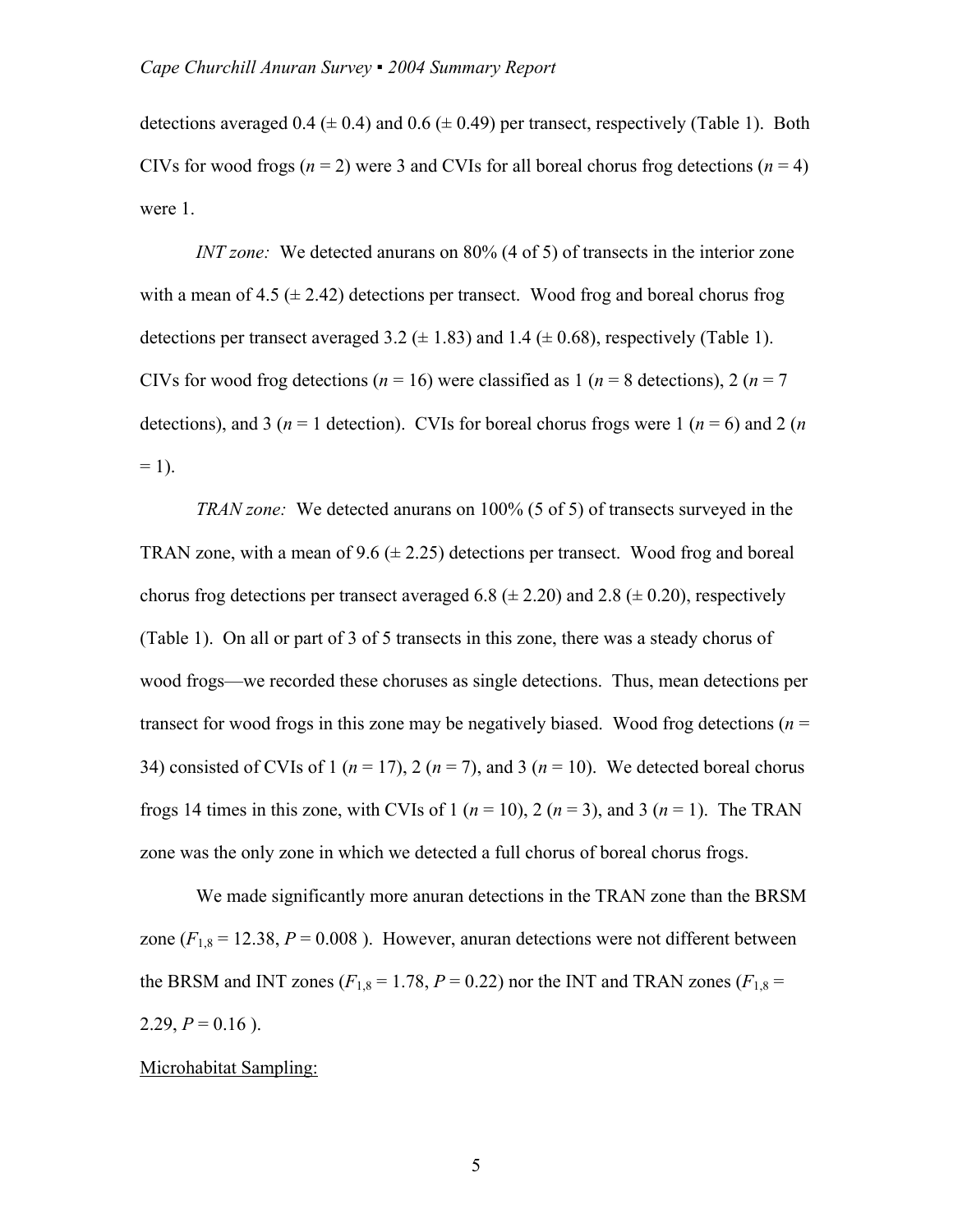We sampled 29 bodies of water where anurans were detected (2 BRSM, 9 INT, 18) TRAN) and 22 where anurans were not detected (8 BRSM, 6 INT, 8 TRAN). Twenty-six of the total 51 samples consisted of a location where we detected anurans (*n* = 13) and a paired adjacent pool where anurans were not detected  $(n = 13)$ . Of the remaining 25 samples, 16 consisted of locations where we detected anurans but a paired site to sample was not available, and 9 samples were taken at random locations were anurans were not detected (Table 2).

Mean pH of water bodies where anurans were detected  $(7.86; n = 29)$  and where no anurans were detected (8.09;  $n = 22$ ) were not statistically different ( $F_{1,49} = 4.04$ ,  $P =$ 0.078), but the slightly lower pH readings at detection points may warrant further investigation and could be of biological relevance. Median TDS where anurans were present ( $n = 29$ ) and were not present ( $n = 22$ ) were 156 ppm and 195 ppm, respectively. (We report median for TDS because initial assessments reveal highly skewed data for this parameter.) Average water temperatures at points where anurans were detected (15.8°C;  $n = 29$ ) and where no anurans were detected (16.0°C;  $n = 22$ ) were not different ( $F_{1,49} =$ 0.043,  $P = 0.84$ ; Table 2).

#### **Discussion**

We detected wood frogs and boreal chorus frogs in all 3 landscape zones that we sampled—coastal beach ridge-sedge meadow, interior sedge meadow, and boreal foresttundra interface. Our detections, however, indicated anurans were not equally distributed across the study area. Detections of anurans were lowest close to the Hudson Bay coastline and highest at the tundra/boreal forest interface. Detections of wood frogs were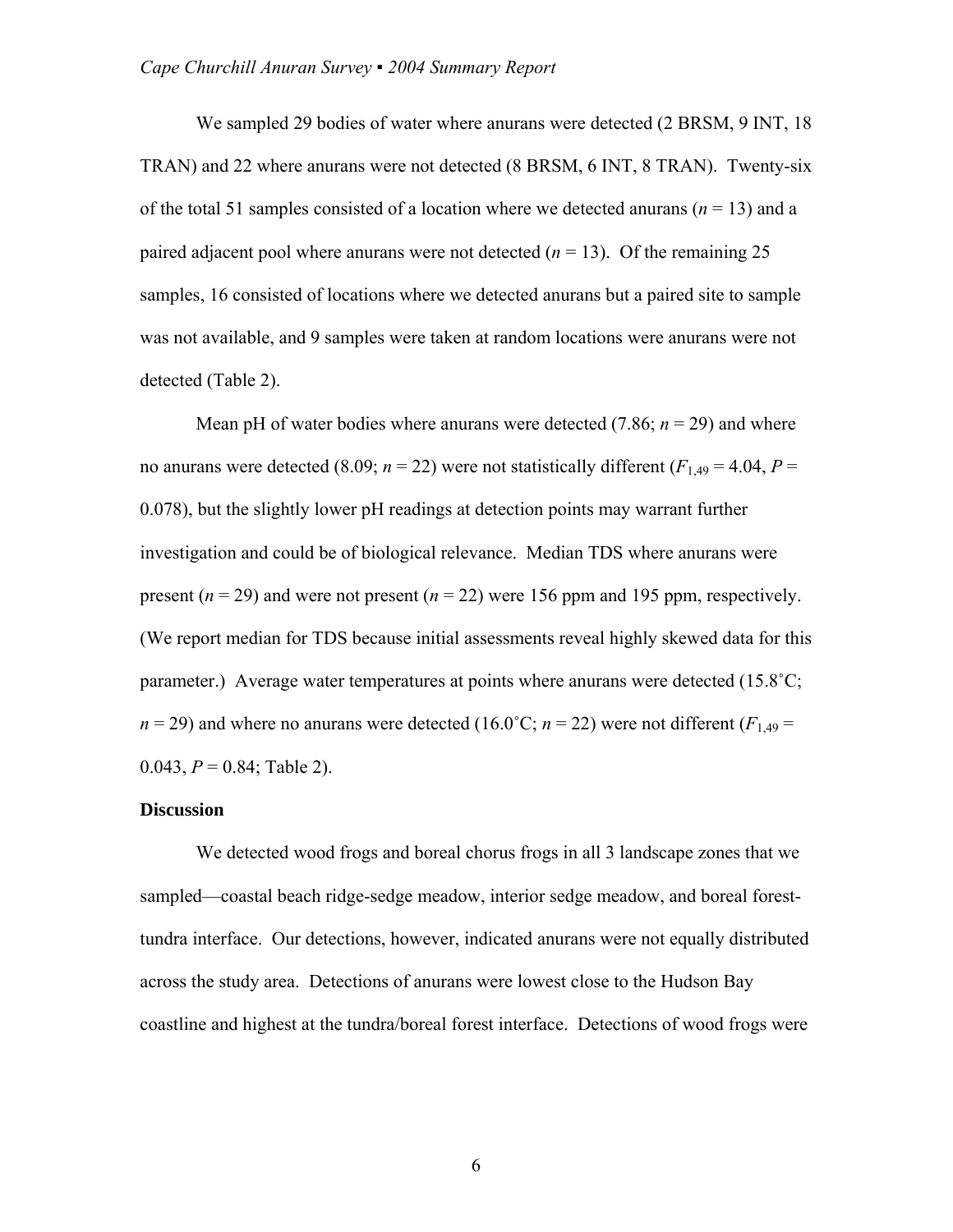more than twice that for chorus frogs in the INT and TRAN zones, but similar to chorus frogs in the BRSM zone.

We obtained the highest mean detections per transect for both species in the TRAN zone. However, on 3 transects in the TRAN zone, large numbers of wood frogs were in full chorus. These choruses made individual detections difficult to discern and may have lead to a negative bias in detection rates in the TRAN for both species. Thus, the actual difference in total anuran abundance may be greater than our preliminary analyses indicate.

Our preliminary assessments of microhabitats suggest no statistically significant differences in TDS or water temperature between bodies of water where anurans were and were not detected. However, we suspect that observed difference in pH levels, while not statistically significant, may be biologically meaningful and may influence anuran presence. Closer examination of the pH levels in water bodies across the study area and the potential influence of pH on anurans in the study area may be warranted.

Virtually no information is available for anurans in tundra ecosystems. Our pilot study near Cape Churchill in Wapusk National Park of Canada provides basic information pertaining to anuran distribution and relative abundance. However, our data should be interpreted cautiously for 2 reasons. First, our sample size was limited to  $\leq$ 5 km of survey transect in each of 3 vegetation/physiographic zones. Second, our data are limited because we do not know the relationship between environmental factors and probability of anuran detection (e.g., timing of surveys and conditions at the time of surveys could influence calling and detection probability). For example, our qualitative observations suggest that species-specific differences occur in timing of peak calling,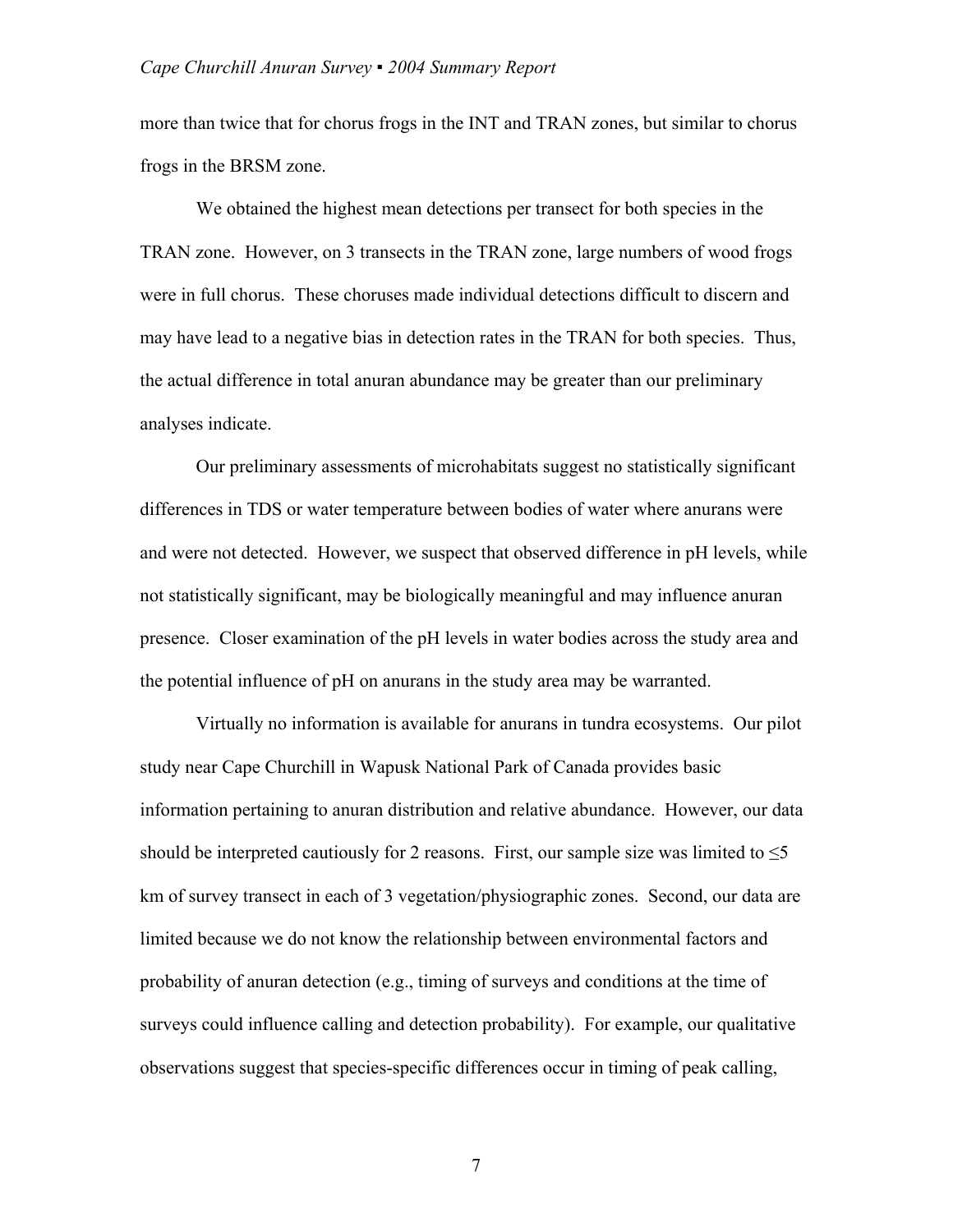with boreal chorus frogs becoming active earlier than wood frogs, commencing calling soon after lake ice melts and, in some cases, calling before lakes were completely free of ice. In contrast, wood frogs were more vocal and, hence, more detectable later in the summer when boreal chorus frog activity had dropped off.

To develop a better understanding of anuran distribution, habitat associations, and relative densities in Wapusk National Park, we propose a more comprehensive study encompassing multiple field seasons. Such a study would have several advantages. First, it would allow for an increased number of transects in each vegetation community and a higher sampling intensity. Higher sampling intensity would allow for more sophisticated and powerful statistical analyses. Second, it would allow for repeat surveys of established transect or listening locations. By conducting repeat surveys, it is possible to estimate detection probability (MacKenzie et al. 2002) and assess the relationship between detectability and environmental factors such as time of season, weather, habitat characteristics, etc. Repeat surveys would also allow assessment of temporal patterns in anuran calling behavior and development of a statistically based population monitoring protocol (MacKenzie et al. *In press*).

## **Acknowledgments**

We thank Parks Canada, Wapusk National Park for providing funding for helicopter support to conduct anuran calling surveys in 2004. Manitoba Conservation, the Mississippi Flyway Council, and Parks Canada provided logistical support in the form of maintenance and operation of the Nestor One research camp at Cape Churchill, from which surveys were conducted. Hudson Bay Helicopters, Ltd. provided flight support. We especially wish to acknowledge Murray Gillespie (Manitoba Conservation),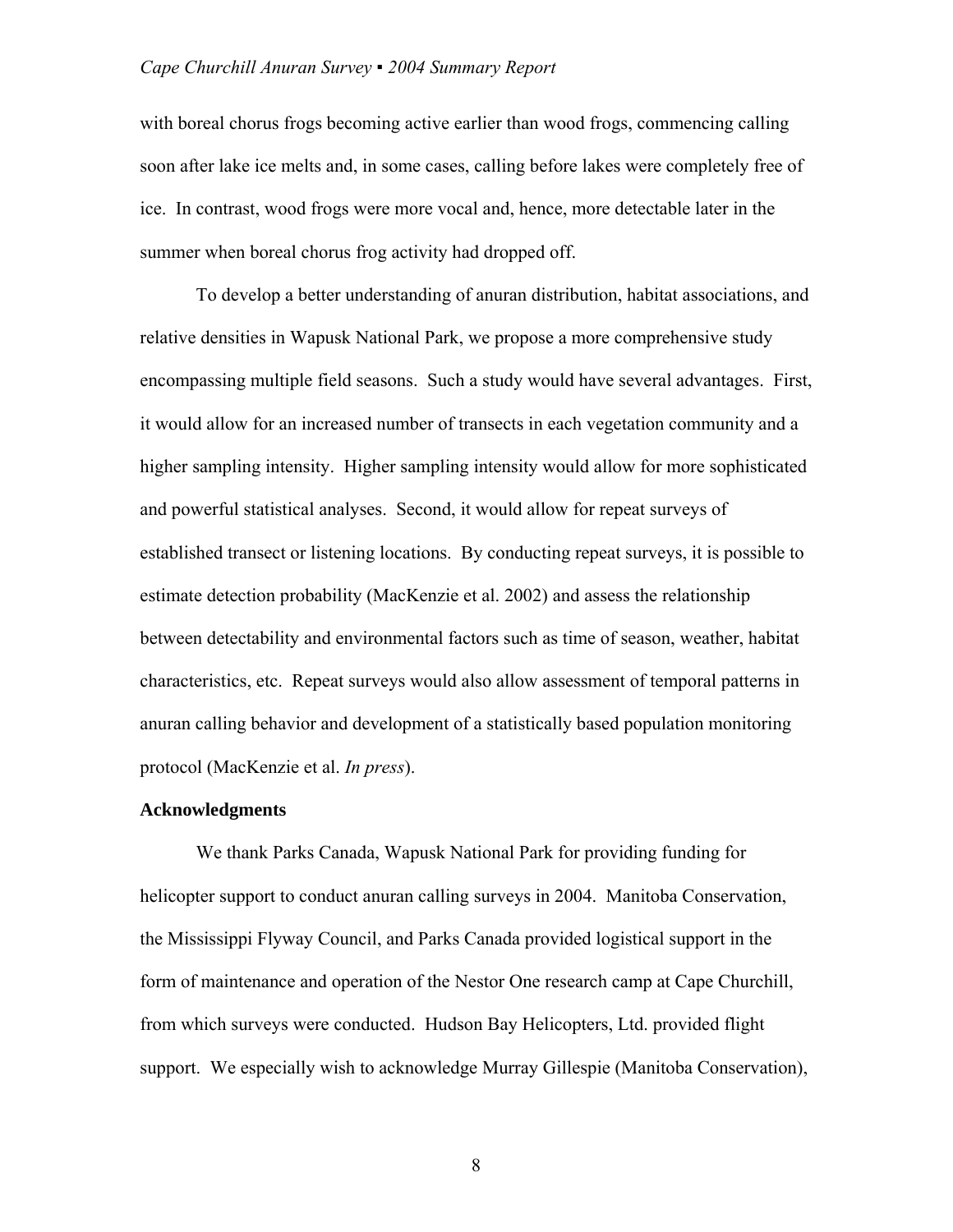Bob Reside (Parks Canada), Joan Brauner (Hudson Bay Helicopters), and Scott Dewindt (Hudson Bay Helicopters) for their efforts in support of field work in 2004.

## **Literature Cited**

- Boal, C.W. and D.E. Andersen. 2003. Pilot study of boreal chorus frog and wood frog distribution and aquatic habitat conditions at Cape Churchill, Manitoba. Unpublished report to Wapusk National Park and the Mississippi Flyway Council. Minnesota Cooperative Fish and Wildlife Research Unit, St. Paul, Minnesota, USA. 2pp.
- Brook, R.K. 2001. Structure and dynamics of the vegetation of Wapusk National Park and the Cape Churchill Wildlife Management Area of Manitoba: community and landscape scales. Thesis, Natural Resources Institute, University of Manitoba, Winnipeg, Manitoba, Canada. 290pp.
- Didiuk, A.B. and D.H. Rusch. 1979. Ecology of broods of Canada geese in northern Manitoba . Final Research Report, Wisconsin Cooperative Wildlife Research Unit, Madison, Wisconsin, USA. 216pp.
- MacKenzie, D.I., J.D. Nichols, G.B. Lachman, S.Droege, J.A. Royle, and C.A. Langtimm. 2002. Estimating site occupancy rates when detection probabilities are less than one. Ecology 83:2248-2255.
- MacKenzie, D.I., J.D. Nichols, J.E. Hines, M.G. Knutson, and A.D. Franklin. *In Press*. Estimating site occupancy, colonization and local extinction probabilities when a species is not detected with certainty. Ecology.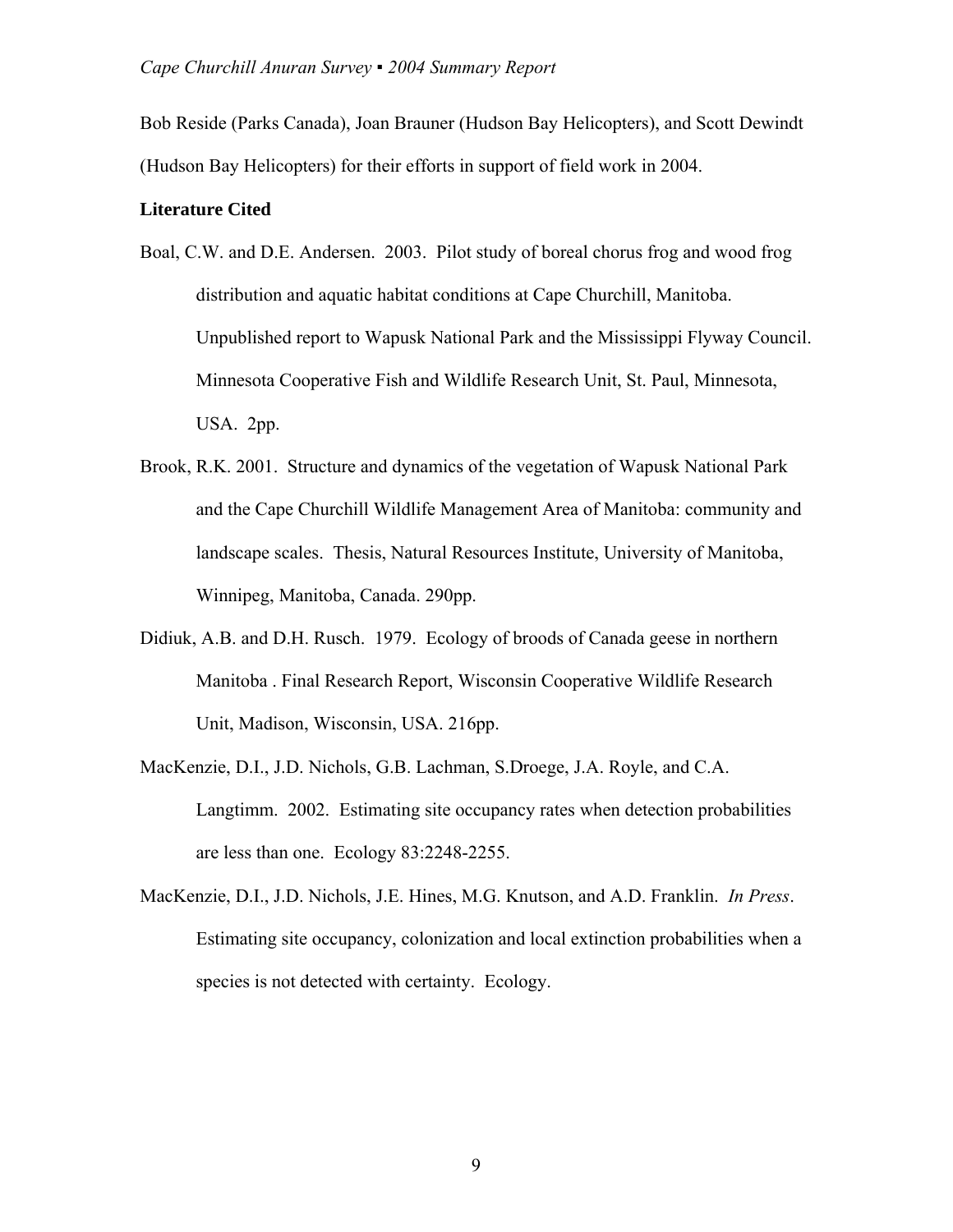Wellein, E.G. and H.G. Lumsden. 1964. Northern forests and tundra. Pages 67-76 *in* J.P. Lunduska, ed. Waterfowl tomorrow. United States Government Printing Office, Washington, D.C., USA.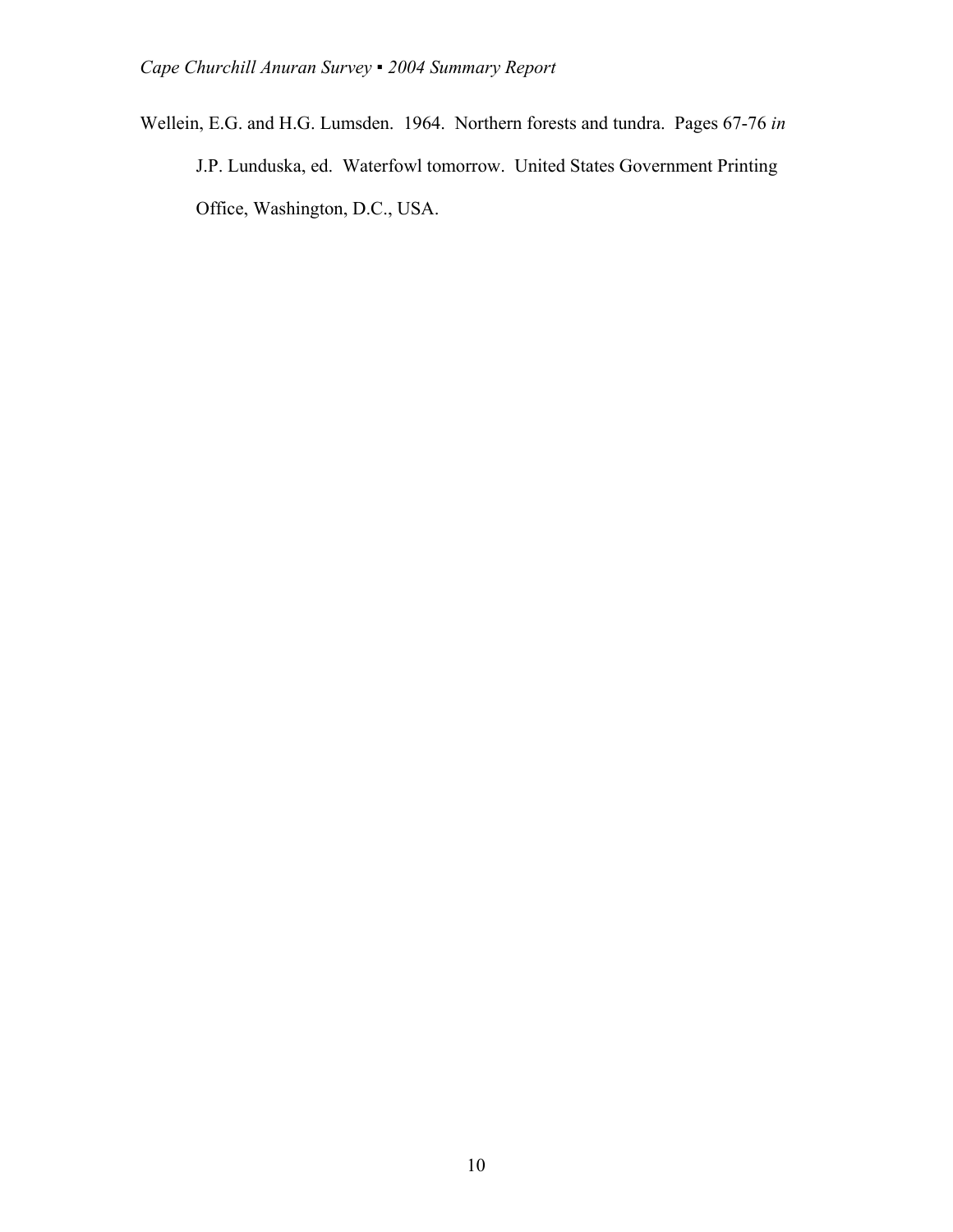

Figure 1. Study area and vegetation/physiographic zones, Wapusk National Park, Cape Churchill, Manitoba, Canada.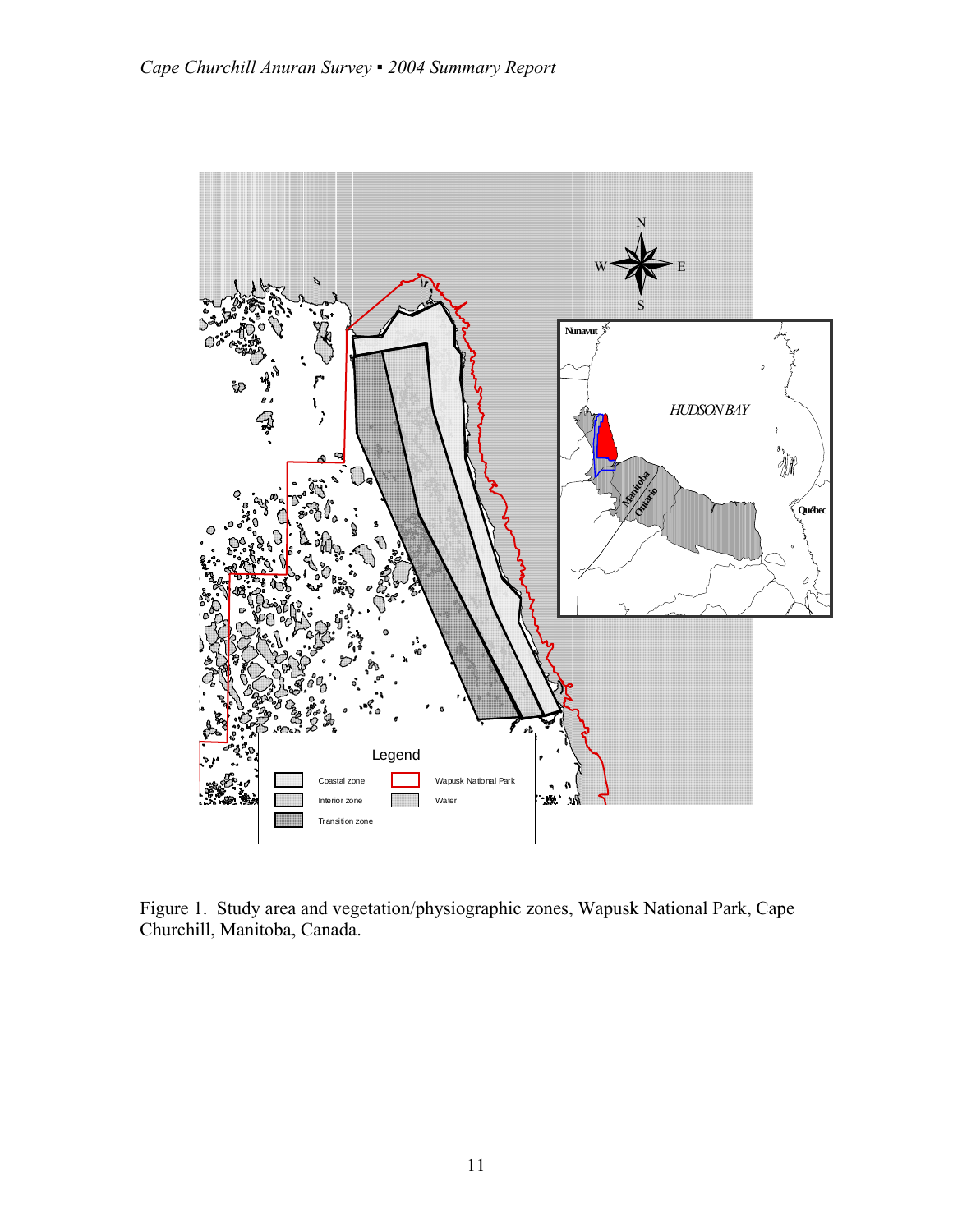|                    | Coastal Zone   | Interior Zone  | <b>Transition Zone</b> | Total           |
|--------------------|----------------|----------------|------------------------|-----------------|
| Wood frog          | $0.4 \pm 0.4$  | $3.2 \pm 1.83$ | $6.8 \pm 2.20$         | $3.43 \pm 1.13$ |
| Boreal chorus frog | $0.6 \pm 0.49$ | $1.4 \pm 0.68$ | $2.8 \pm 0.2$          | $1.67 \pm 0.35$ |
| Total              | $1.2 \pm 0.8$  | $4.6 \pm 2.42$ | $9.6 \pm 2.25$         | $2.57 \pm 0.61$ |

Table 1. Mean detections  $(\pm \text{ SE})$  of anurans in 3 vegetation/physiographic zones in Wapusk National Park, Cape Churchill, Manitoba, Canada, 2004.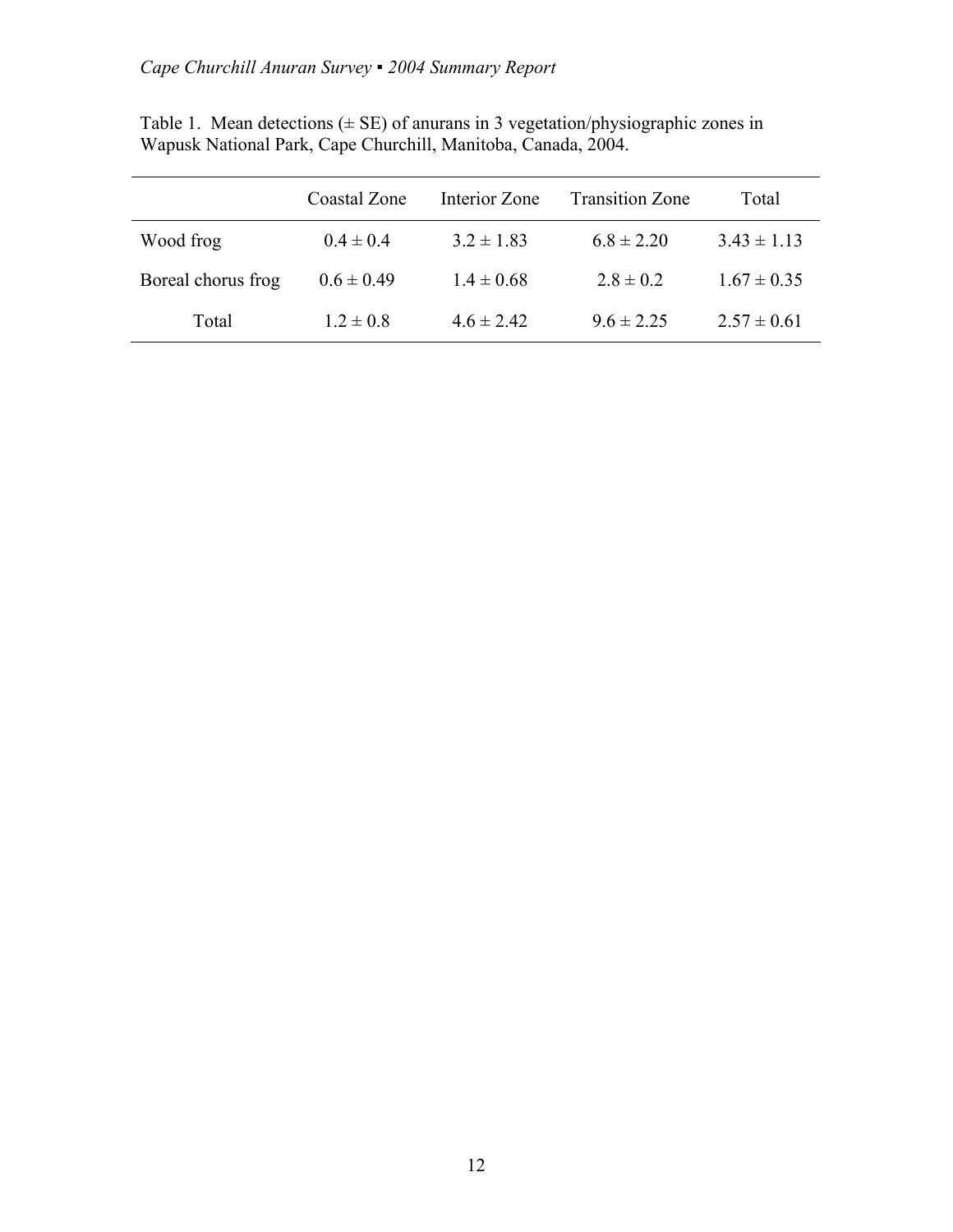|                        | $\boldsymbol{n}$ | pH  | TDS (ppm) | Temperature $(^{\circ}C)$ |
|------------------------|------------------|-----|-----------|---------------------------|
| Coastal zone           |                  |     |           |                           |
| Anurans detected       | 2                | 8.5 | 178       | 19.2                      |
| No detection           | 8                | 8.4 | 212       | 15.8                      |
| <b>Interior</b> zone   |                  |     |           |                           |
| Anurans detected       | 9                | 7.9 | 105       | 14.2                      |
| No detection           | 6                | 8.1 | 171       | 14.7                      |
| <b>Transition zone</b> |                  |     |           |                           |
| Anurans detected       | 18               | 7.8 | 200       | 16.3                      |
| No detection           | 8                | 7.7 | 138       | 17.3                      |
| <b>Total</b>           |                  |     |           |                           |
| Anurans detected       | 29               | 7.9 | 156       | 15.8                      |
| No detection           | 22               | 8.1 | 195       | 16.0                      |

Table 2. Mean pH, total dissolved solids (TDS) in parts per million, and temperature at locations of anuran detection and no detection in 3 vegetation/physiographic zones in Wapusk National Park, Cape Churchill, Manitoba, Canada, 2004.